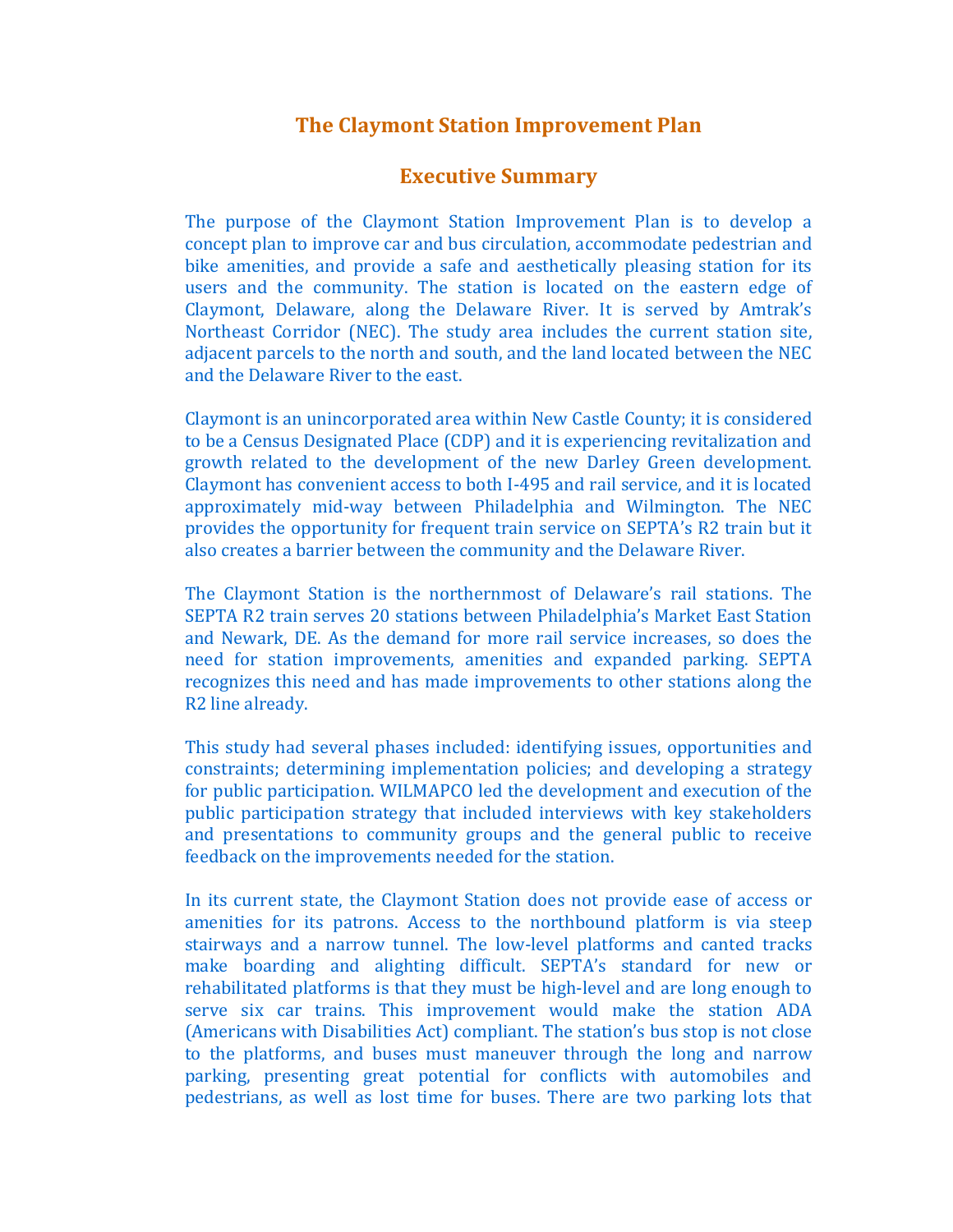serve the station; both are used heavily and nearly full on a daily basis. Pedestrians have two ways to access the station; by walking along Myrtle Avenue or by using a pedestrian overpass that crosses I‐495. This overpass connects the second, smaller parking lot to the station. Both of these access ways need basic safety improvements, such as pedestrian lighting. Myrtle Avenue is the sole vehicular connection to the station from Philadelphia Pike and it has a very high traffic volume during peak hours of service and is in need of sidewalks. Bicyclists use the same two pathways. There are a limited number of bike lockers and racks on site and they are frequently full.

The community and the commuters who use the station have voiced their concerns about the station's condition in the past so public outreach was an important part of this project. Stakeholders were interviewed early during the process which resulted in many ideas on how the station could be improved. Stakeholders felt that improvements should include a new station building that houses a ticket office, concessions, restrooms and a waiting room. Community stakeholders also wanted to see development along the riverfront, including new restaurants, retail shops and the improved station, as well creating parkland and providing direct access to the Delaware River. The community felt that sidewalks and lighting that lead to the train station should be a top priority and that if there is to be development on the riverfront, additional parking and a second point of access is a necessity. The stakeholders supported a traditional architectural design which would reflect the original station building.

The comments from commuters and community members were used to create five station design alternatives. The alternatives included:

- Building new high-level platforms farther north on the existing site
- Adding a station building on the northbound or southbound side of the NEC
- Expanding parking, with an option for a two‐level parking deck
- A minimum-build option that included only pedestrian improvements.

The station alternatives were presented to the community at a public workshop held in February of 2008. The community chose Option 2, which included a station building on the northbound platform and expanded surface‐ level parking. The community did not prefer structured parking due to concerns over increased traffic on Myrtle Avenue. A second point of access that could serve the station and any potential development between the NEC and the Delaware River was also preferred.

In order to implement this vision for the Claymont Station, a five step process was developed: